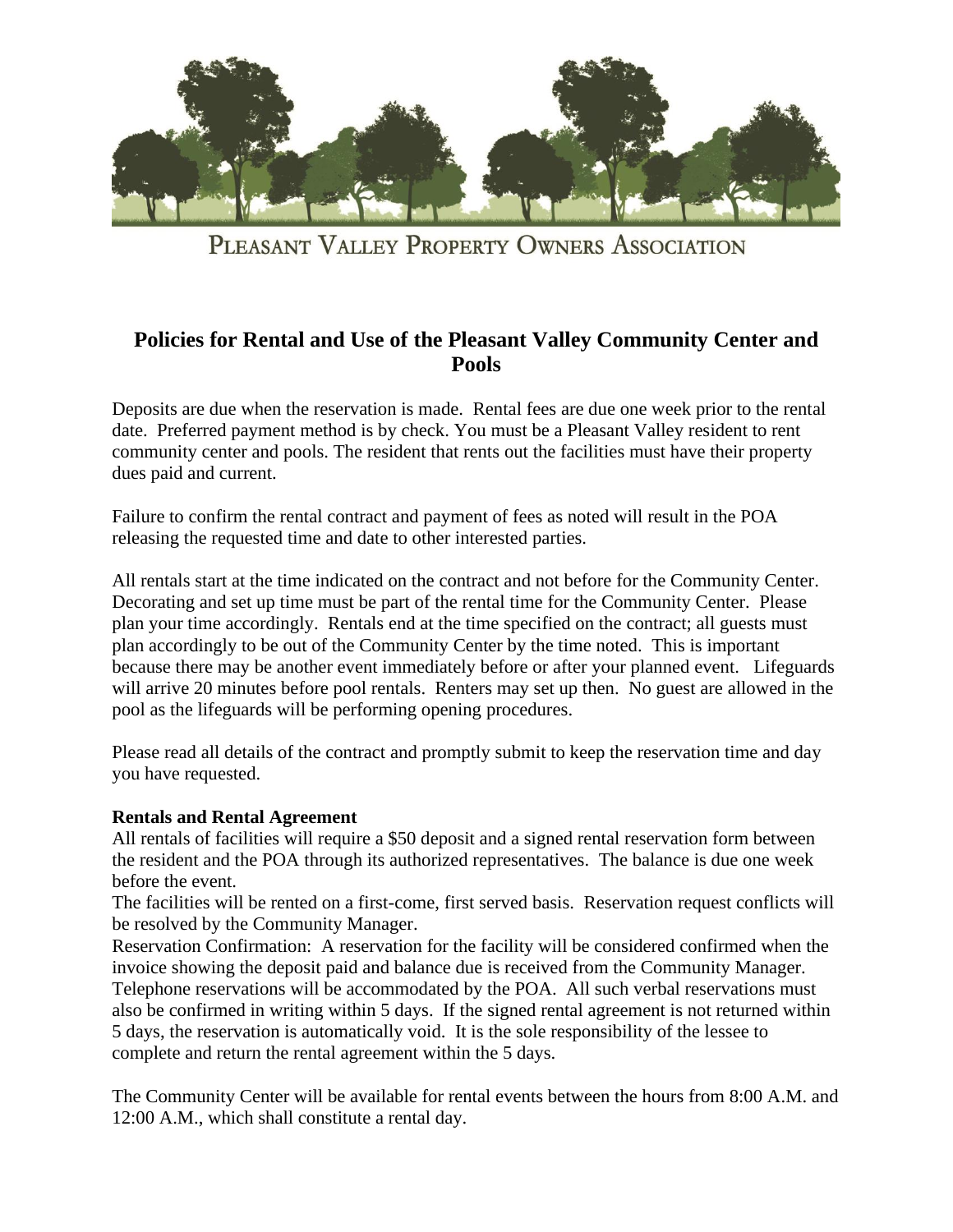## **Rental Rates – Pool and Community Center are separate rentals. Community Center**

\$125 for the first hour plus \$25 for each additional hour. Maximum Daily rate for 8:00am to midnight is \$300

#### **Pools**

Rentals are for 3 hour intervals beginning at 10:00 am and the latest end time is 8:30pm. Arkansas Valley is available Tuesdays and Hidden Valley available Mondays. Non-private parties are available during the weekdays for less than 20 guests. Swimmers and non-swimmers are included in the numbers.

| Less than 25 guests | \$150                  |
|---------------------|------------------------|
| 26 to 50 guests     | \$175                  |
| 51 to 75 guests     | \$225                  |
| 76 to 100 guests    | \$300                  |
| Non - private       | $$100$ – weekdays only |

## **Responsibilities of Renter:**

- Renter is responsible for cleanup of the facility to pre-event condition.
- Renter must empty all trash, litter, or decorations, and remove equipment brought to the premises within the contract lease period.
- Clean the facility wipe counter tops of debris and stains, sweep/vacuum floors, load and turn on the dishwasher, dispose of all trash into the available city trash receptacles outside on the back porch. Cleaning supplies, vacuum, brooms, are under the sink and in the supply closet.
- Wipe surfaces of other furniture or clean areas (inside and outside) that become soiled
- A fee of \$75 will be assessed for not cleaning up the facility

# **Furniture:**

- All furniture should be lifted and not dragged with the exception of the rolling chairs
- Do not move the conference table.
- Do not move the buffet chests against the walls or remove any artwork from the walls.
- Do not move the Christmas tree if it is during the Holiday season.
- Return all furniture to the same location.
- Return all tables and chairs to the storage closet. Stack tables to the right of the silver cabinet, chairs to the right of the silver cabinet. DO NOT STACK in front of the silver cabinet.

#### **Policies**

- No smoking is permitted inside the pool, community center on the property.
- No red-based beverages may be served inside the Community Center.
- Grills must be in the parking lot. No grills ever on front porch or under eaves of any building.
- Renters must be over the age of 25 and residents of Pleasant Valley to rent the facilities. There must be a responsible adult age 25 or older in charge of the event and present during the entire rental period.
- No Animals are allowed inside the Community Center except service animals.
- Pleasant Valley Property Owners Association, employees, or directors are not responsible for lost, damaged, or stolen personal items during your rental time and are not liable for injury or damages to renters or guests.